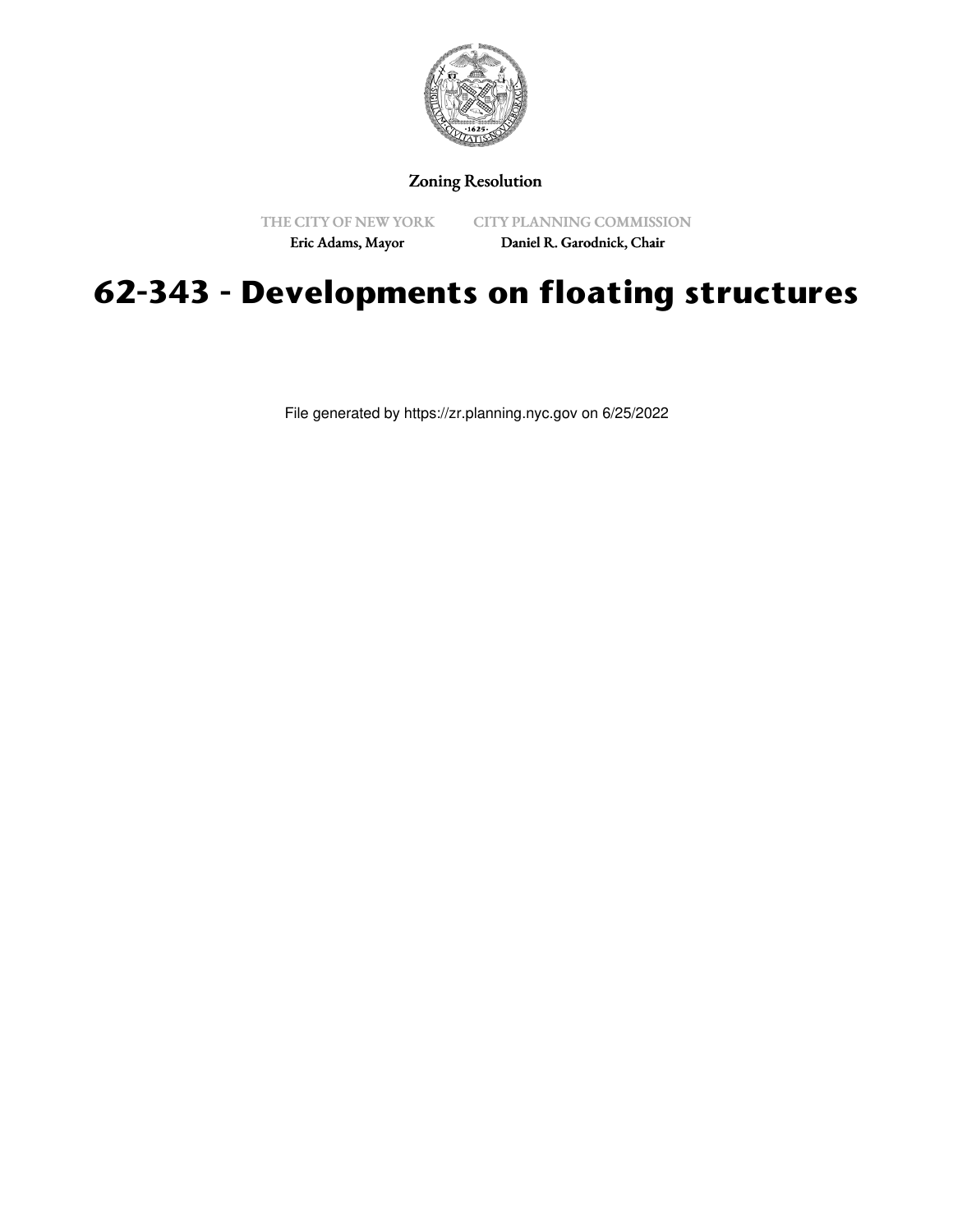## **62-343 - Developments on floating structures**

LAST AMENDED 2/2/2011

In all districts, the underlying height and setback regulations shall be inapplicable to #developments# on #floating structures#, except for WD #uses# in C8 and #Manufacturing Districts#. In lieu thereof, the provisions of this Section shall apply.

#Base plane# shall be inapplicable for #floating structures#. Height shall be measured from the water line of the #floating structure# to the highest point of the roof or uppermost open deck. However, the following obstructions are permitted to penetrate a height limit:

Chimneys, flues or stacks;

Flagpoles, aerials or masts;

Parapet walls or safety enclosures, not more than four feet high; and

Wire, chain link or other transparent fences.

#Developments# permitted as-of-right pursuant to Section 62-25 shall not exceed a height of 23 feet. #Developments# on #floating structures# pursuant to the special permit provisions of Section 62-834 shall not exceed the height limits set forth in Column A of the table in this Section, except for navigational vessels being repurposed as #floating structures# in accordance with such special permit provisions. Such repurposed vessels shall be subject to the height limits set forth in Column B of the table.

## HEIGHT LIMITS FOR FLOATING STRUCTURES

|                           |                                                           |                             | Column A                       | Column B                                             |
|---------------------------|-----------------------------------------------------------|-----------------------------|--------------------------------|------------------------------------------------------|
| #Residential<br>District# | #Commercial<br>District#                                  | #Manufacturing<br>District# | Maximum<br>Structure<br>Height | Maximum<br>Height of<br>Repurposed<br><b>Vessels</b> |
| R1 thru R5                | $C1$ or $C2$<br>mapped in R1<br>thru R5<br>C <sub>3</sub> | $\overline{\phantom{a}}$    | 23 ft.                         | $40$ ft.                                             |